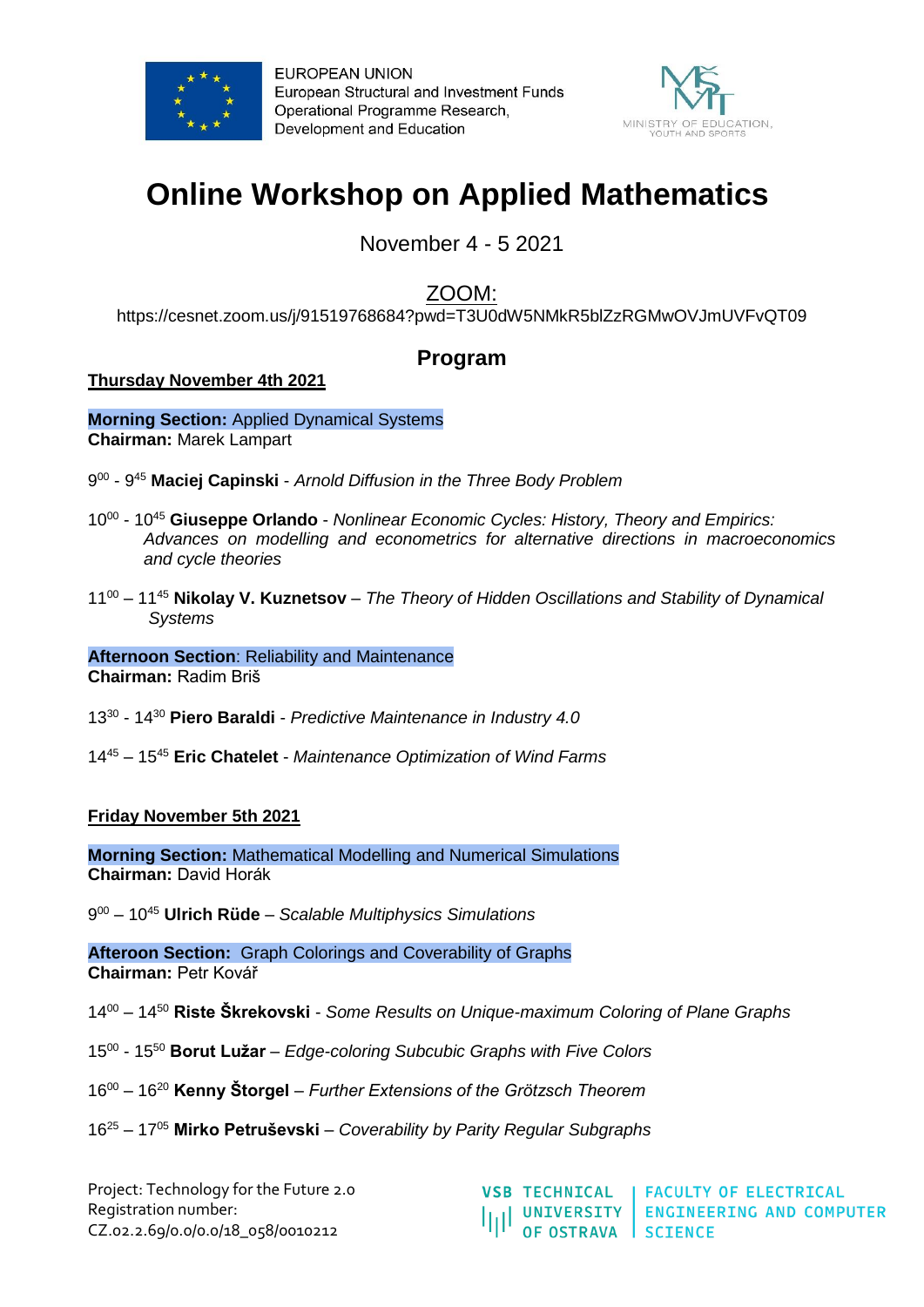



## **Abstracts and About speakers**

#### Applied Dynamical Systems

**Maciej Capinski** - *Arnold Diffusion in the Three Body Problem* Faculty of Applied Mathematics, AGH University of Science and Technology Krakow, Poland

**Abstract:** In this talk we will give an introduction to the problem of Arnold diffusion, and show that a proof of such phenomenon can be obtained from topological and geometric arguments. We will also present a (rigorous, interval arithmetic based) computer assisted proof of Arnold diffusion in the restricted three body problem.

**Giuseppe Orlando** - *Nonlinear Economic Cycles: History, Theory and Empirics: Advances on modelling and econometrics for alternative directions in macroeconomics and cycle theories* Department of Economics and Finance, University of Bari Aldo Moro, Italy

*Abstract:* The talk is about the topics discussed in this book *Nonlinearities in Economics, Springer, Cham,* ISBN 978-3-030-70981-5, 2021.The approach is interdisciplinary and argues that the economy has an underlying non-linear structure and that business cycles are endogenous, which allows a greater explanatory power concerning the traditional assumption that dynamics are stochastic and shocks are exogenous.

The first part of this talk will provide a definition of business cycles and present a historical overview of the related models. Then, the focus will be on three popular deterministic models of business cycles: Goodwin, Kalecki, and Kaldor. Finally, a stochastic model called "dynamic stochastic general equilibrium" (DSGE) will be presented.

**Nikolay V. Kuznetsov** *- The Theory of Hidden Oscillations and Stability of Dynamical Systems* Saint-Petersburg State University, Russia; Institute for Problems in Mechanical Engineering of the Russian Academy of Science, Russia; [University of Jyväskylä,](https://www.jyu.fi/en) Finland

Abstract: The development of the theory of global stability, the theory of bifurcations, the theory of chaos, and new computing technologies made it possible to take a fresh look at a number of wellknown theoretical and practical problems in the analysis of multidimensional dynamical systems and led to the emergence of the theory of hidden oscillations which represents the genesis of the modern era of Andronov's theory of oscillations. The theory of hidden oscillations is based on a new classification of attractors as self-excited or hidden. While trivial attractors (equilibrium points) can be easily found analytically or numerically, the search of periodic or chaotic attractors may turn out to be a challenging problem (see, e.g. famous 16<sup>th</sup> Hilbert problem on the number and disposition of limit periodic oscillations in two-dimensional polynomial systems which is still unsolved). Self-excited attractors can be easily discovered when observing numerically the dynamics with initial data from the vicinity of the equilibria. While hidden attractors have the basins of attraction, which are not connected with equilibria, and their search requires the development of special analytical and numerical methods.

Project: Technology for the Future 2.0 Registration number: CZ.02.2.69/0.0/0.0/18\_058/0010212

**VSB TECHNICAL FACULTY OF ELECTRICAL ENGINEERING AND COMPUTER UNIVERSITY** OF OSTRAVA SCIENCE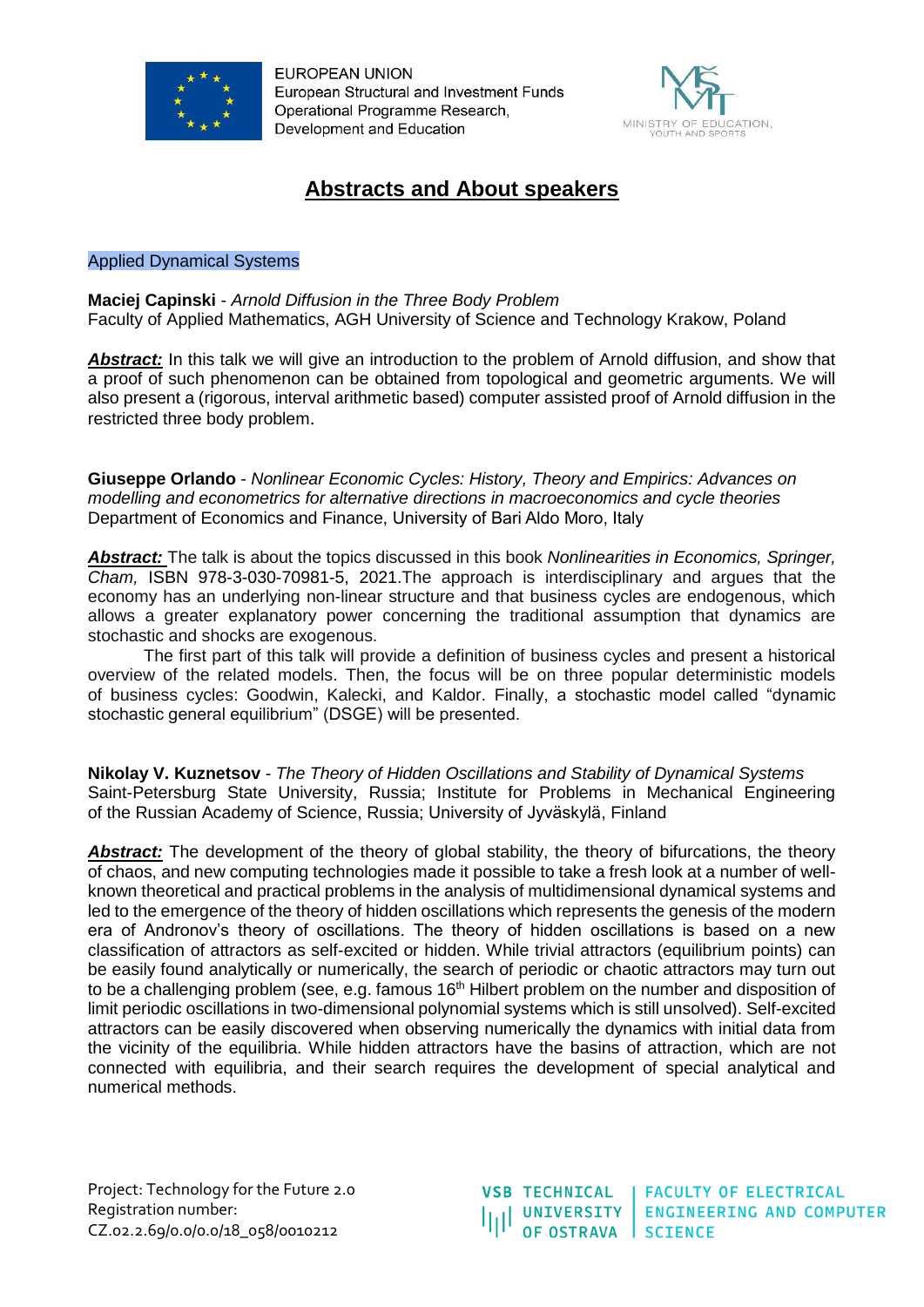



For various applications, the transition of system's state to a hidden attractor, caused by external disturbances, may results in undesirable behavior and is often the cause of accidents and catastrophes. For various engineering applications the importance of identifying hidden attractors is related with the classical problems of determining the boundaries of global stability in the space of parameters and in the phase space. Outer estimations of the global stability boundary in the space of parameters and the birth of self-exited oscillations in the phase space can be obtained by the linearization around equilibria and the analysis of local bifurcations and are related with various wellknown conjectures on global stability by the first approximation (see, e.g. Andronov's proof of the conjecture on the Watt regulator global stability by the first approximation). Inner estimations of the global stability boundary can be obtained by classical sufficient criteria of global stability. In the gap between outer and inner estimations there is exact boundary of global stability which study requires the analysis of nonlocal bifurcations and hidden oscillations.

This lecture is devoted to well-known theoretical and practical problems in which hidden attractors (their absence or presence and disposition) play an important role.

#### **References**

- 1. Wang X., Kuznetsov N.V., Chen G., Chaotic Systems with Multistability and Hidden Attractors, **Springer**, 2021
- 2. Kuznetsov N.V., Theory of hidden oscillations and stability of control systems, **Journal of Computer and Systems Sciences International**, 59(5), 2020, 647-668.
- 3. Kuznetsov N.V., Lobachev M.Y., Yuldashev M.V., Yuldashev R.V., Kudryashova E.V., Kuznetsova O.A., Rosenwasser E.N., Abramovich S.M., The birth of the global stability theory and the theory of hidden oscillations, **Proc. of European Control Conf**. (ECC-2020), St. Petersburg, 2020, 769–774.
- 4. Dudkowski D., Jafari S., Kapitaniak T., Kuznetsov N.V., Leonov G.A., Prasad A., Hidden attractors in dynamical systems, **Physics Reports**, 637, 2016, 1-50
- 5. Kuznetsov N.V., Hidden attractors in fundamental problems and engineering models. A short survey, **Lecture Notes in Electrical Engineering**, vol. 371, 2016, pp. 13-25
- 6. Leonov G.A., Kuznetsov N.V., Hidden attractors in dynamical systems. From hidden oscillations in Hilbert-Kolmogorov, Aizerman, and Kalman problems to hidden chaotic attractor in Chua circuits, **International Journal of Bifurcation and Chaos in Applied Sciences and Engineering**, 23(1), 2013, art. no. 1330002.

**Short Bio**: **Nikolay V. Kuznetsov** graduated from the St. Petersburg University, Russia in 2001. In 2004 he received the Candidate of Science degree and in 2016 the Doctor of Science degree from St. Petersburg University, where he is currently a Professor and the Head of the Department of Applied Cybernetics. From 2018, the research group chaired by Prof. Kuznetsov has the status of the Leading Scientific School (Center of Excellence) of Russia in the field of mathematics and mechanics. In 2020 he was named Professor of the Year in the field of mathematics and physics in Russia. In 2008, he defended his Ph.D. degree at the University of Jyväskylä (Finland), where now he is a Visiting Professor and cochair of the Finnish-Russian Educational & Research program organized together



with St. Petersburg University. In 2020 he was elected as foreign member of the Finnish Academy of Science and Letters. Since 2018, he is the Head of the Laboratory of information and control systems at the Institute for Problems in Mechanical Engineering of the Russian Academy of Science. Prof. Kuznetsov's research interests are in nonlinear dynamics and applied mathematics. In his works, a combination of rigorous analytical and reliable numerical methods allowed for both the advancement in solving previously known fundamental open problems as well as the development of modern engineering technologies.

Project: Technology for the Future 2.0 Registration number: CZ.02.2.69/0.0/0.0/18\_058/0010212

**VSB TECHNICAL UNIVERSITY** OF OSTRAVA SCIENCE

**FACULTY OF ELECTRICAL ENGINEERING AND COMPUTER**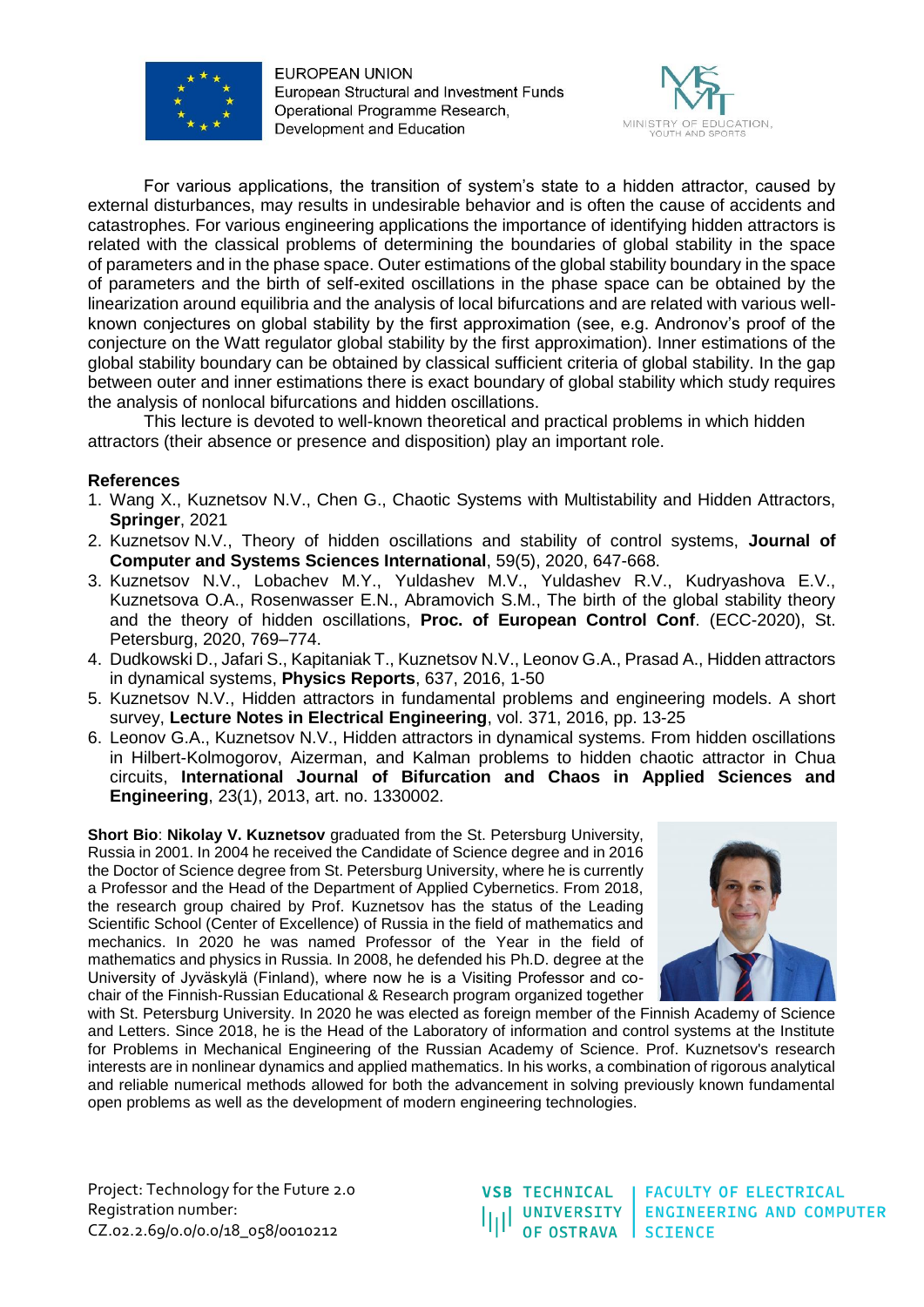



Reliability and Maintenance

**Piero Baraldi** – *Predictive Maintenance in Industry 4.0* Politecnico di Milano, Italy

Abstract: As the digital, physical and human worlds continue to integrate, the 4th industrial revolution, the internet of things and big data, are changing our industrial world. In this fast-pace changing environment, in many industrial sectors maintenance is only starting its race to digitalization for increasing productivity, optimizing operating performance, reducing lifecycle costs, extending operating periods between maintenance and reducing downtimes, frequency and severity of unanticipated failures.

As maintenance is directly related with all industrial activities, improving maintenance is a key issue in the global economy. Inevitably, then, the use of big data and artificial intelligence for predictive maintenance has attracted great interest.

This workshop will present the specific challenges of predictive maintenance in Industry 4.0 with reference to detecting incipient failures, classifying their causes, predicting the system Remaining Useful Life (RUL), with its corresponding uncertainty. By way of examples of application, the main challenges towards the deployment of predictive maintenance and their effective integration in the operation and maintenance of industrial systems will be discussed.

**Eric Chatelet –** *Maintenance Optimization of Wind Farms* Univerisité de technologie de Troyes, France

**Abstract:** The renewable energy sources are more and more developed nowadays in order to reduce our carbon footprint. The maintenance of the renewable energy production systems has to be taken into account to improve their lifetime and life cycle costs (and also their carbon footprint). In order to optimize this maintenance process, it needs to develop adapted modelling able to assess reliability of these systems taking into account costs and dynamic effects (due to the wind speed variations, etc.). Among the reliability models, the UGF (Universal Generating Function) models are particularly adapted with a fast calculation time, and consequently interesting in optimization processes. Additionally, they are able to take into account dependencies (influences between components) and mixed with other models as Markov processes. Alternative simulation models can be also used as Petri nets (briefly presented), but if they assess efficiently the reliability of complex systems, the associated computing times are too expensive to be exploited in optimization processes. Some other correlated problems will be shortly discussed in the last part of the presentation (topology of wind farms, economical lifetime and the repowering problem).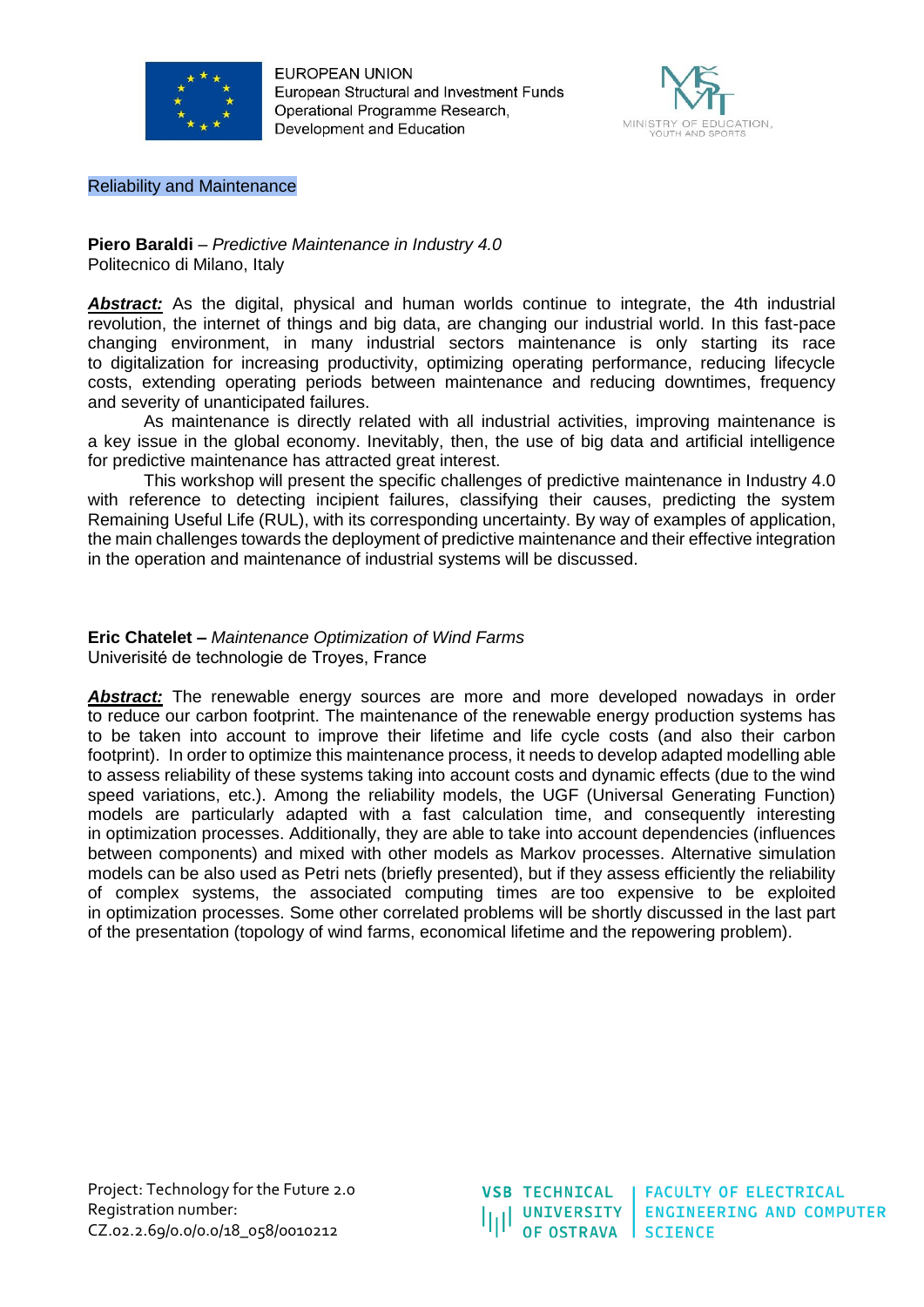



Mathematical Modelling and Numerical Simulations

**Ulrich Rüde –** *Scalable Multiphysics Simulations* CERFACS and Universitaet Eflangen-Nuerberg, Germany

*Abstract:* Many modern simulation tasks arise from so-called multiphysics problems that require the coupling of individual simulation methods. This arises e.g. from the direct numerical simulation of multiphase flows. Here the hydrodynamics may be represented by an Eulerian model while a solid particulate phase is represented in a Lagrangian framework. Massively parallel simulations must then employ scalable flow solvers plus a scalable parallel integration method for computing the evolution of the particle trajectories. Additionally, however, these two frameworks must cooperate in parallel without losing scalability.

In the talk we will highlight some challenges arising and will report on the methods that we have developed.

#### Graph Colorings and Coverability of Graphs

**Riste Škrekovski**- *Some Results on Unique-maximum Coloring of Plane Graphs*  Faculty of Information Studies, Novo mesto & Faculty of Mathematics and Physics, University of Ljubljana, Slovenia

**Abstract:** A unique-maximum coloring of a plane graph G is a proper vertex coloring by natural numbers such that each face α of G satisfies the property: the maximal color that appears on α, appears precisely on one vertex of α (or shortly, the maximal color on a face is unique on that face). Fabrici and Göring proved that six colors are enough for any plane graph and conjectured that four colors suffice. Thus, this conjecture is a strengthening of the Four Color Theorem. Wendland later decreased the upper bound from six to five.

We first show that the conjecture holds for various subclasses of planar graphs but then we disprove it for planar graphs in general. Thus, the facial unique-maximum chromatic number of the sphere is not four but five. In the second part of the talk, we will consider various new directions and open problems.

Joint work with Vesna Andova, Bernard Lidický, Borut Lužar, and Kacy Messerschmidt.

#### **Borut Lužar** – *Edge-coloring Subcubic Graphs with Five Colors*  Faculty of Information Studies, Novo Mesto, Slovenia

Abstract: A proper edge-coloring of a graph is an assignment of colors to its edges such that adjacent edges receive distinct colors. From Vizing's theorem it follows that every graph with maximum degree 3 admits a proper edge-coloring using at most 4 colors. It turns out that by allowing just one additional color (i.e., using 5 colors), we are able to add many interesting constraints to our edge-coloring setting and still be able to complete the coloring. In the talk, we will survey results about the most studied edge-coloring variations; we will begin with a recent result on the strong edge-coloring, and continue by considering normal and adjacent vertex-distinguishing edgecolorings. Although a considerable amount of research was done on the mentioned topics, there are still many interesting open problems waiting to be solved.

Project: Technology for the Future 2.0 Registration number: CZ.02.2.69/0.0/0.0/18\_058/0010212

**VSB TECHNICAL FACULTY OF ELECTRICAL UNIVERSITY ENGINEERING AND COMPUTER** OF OSTRAVA SCIENCE